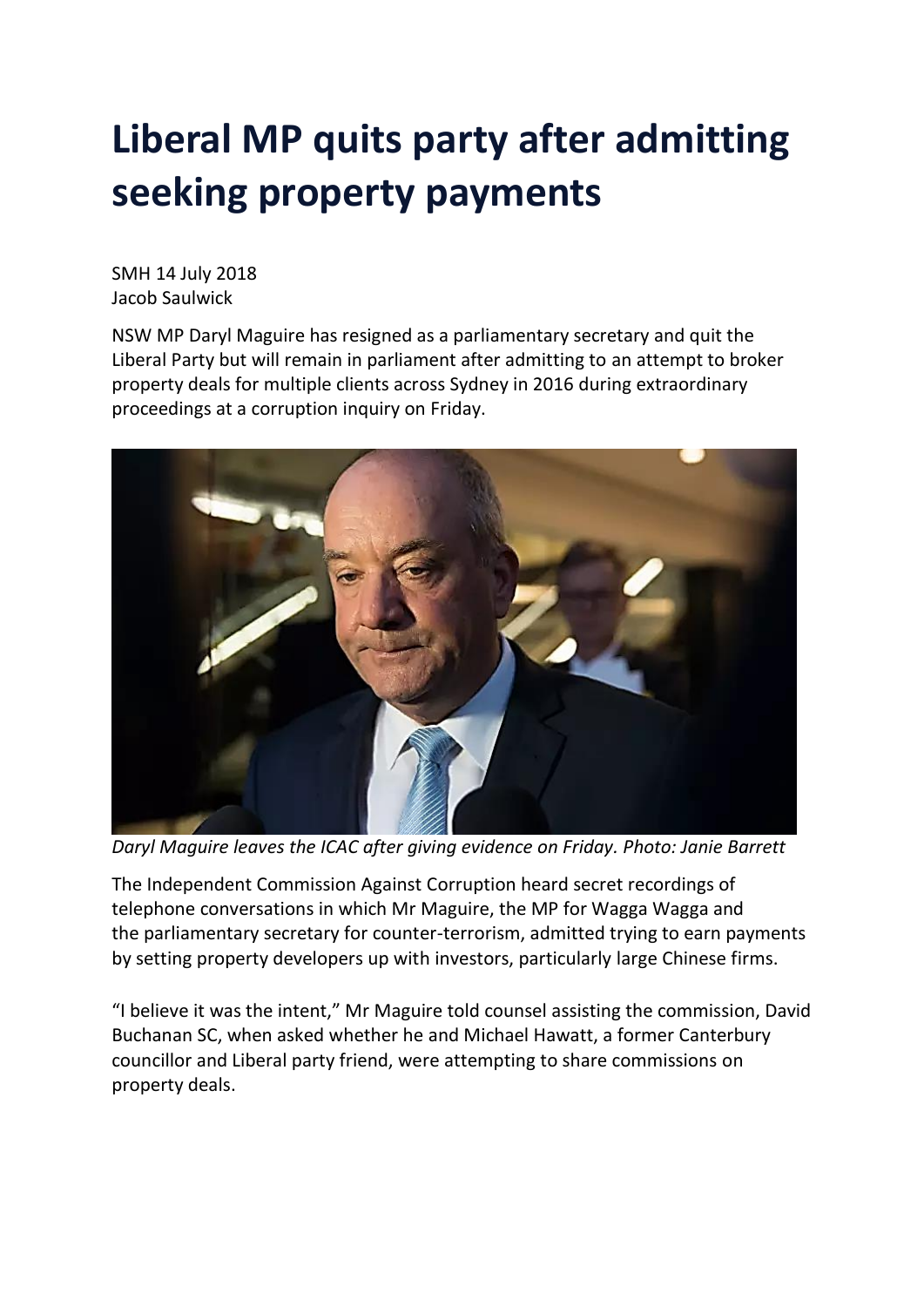Mr Maguire, who faced immediate calls for his sacking from the Labor Opposition, was drawn into the inquiry into allegations of corruption at the former Canterbury Council through his friendship with Mr Hawatt.

In one conversation with Mr Hawatt recorded by ICAC in June 2016, Mr Maguire talked expansively about their business prospects.

"I've got half a dozen people that are always seeking stuff," Mr Maguire told Mr Hawatt. Mr Maguire admitted to being particularly close to Country Garden, a Chinese-backed developer whose Australian business manager, Tim Lakos, had become a friend. Country Garden might put him on retainer and pay him a "couple of grand a day," Mr Maguire was recorded as saying.

But even if Country Garden were not interested in projects, there were others about. "I've got the Malaysians, the guys that are building Green Square," Mr Maguire told Mr Hawatt, while suggesting to him there could be future work for them both.

"I need someone to do some door openings and do some lobby work and whatever. I can make all the appointments and do all that."

"We've got a big network now," he said. Mr Maguire said he had a company that he could "put things through" in a legal way, but work "has to be done at arms length."

However, Mr Maguire also told the commission that while he had sought deals, none had eventuated.

Outside ICAC, Mr Maguire apologised for his behaviour. The acting premier, John Barilaro, said Mr Maguire tendered his resignation from his parliamentary secretary's position, and from the parliamentary Liberal Party, and would also take leave.

But Mr Barilaro would not say Mr Maguire should leave Parliament.

"He has now resigned his parliamentary secretary position, which to us was the right thing to do," Mr Barilaro said.

Earlier, the inquiry heard that Mr Hawatt played a direct role in connecting Sydney developer Charlie Demian with Mr Maguire.

Mr Maguire told Mr Hawatt that he had a "mega big" client looking for deals.

"What I want … I just don't want to f--- around," he told Mr Hawatt. "Have you got plans? Have you got the whole thing already done?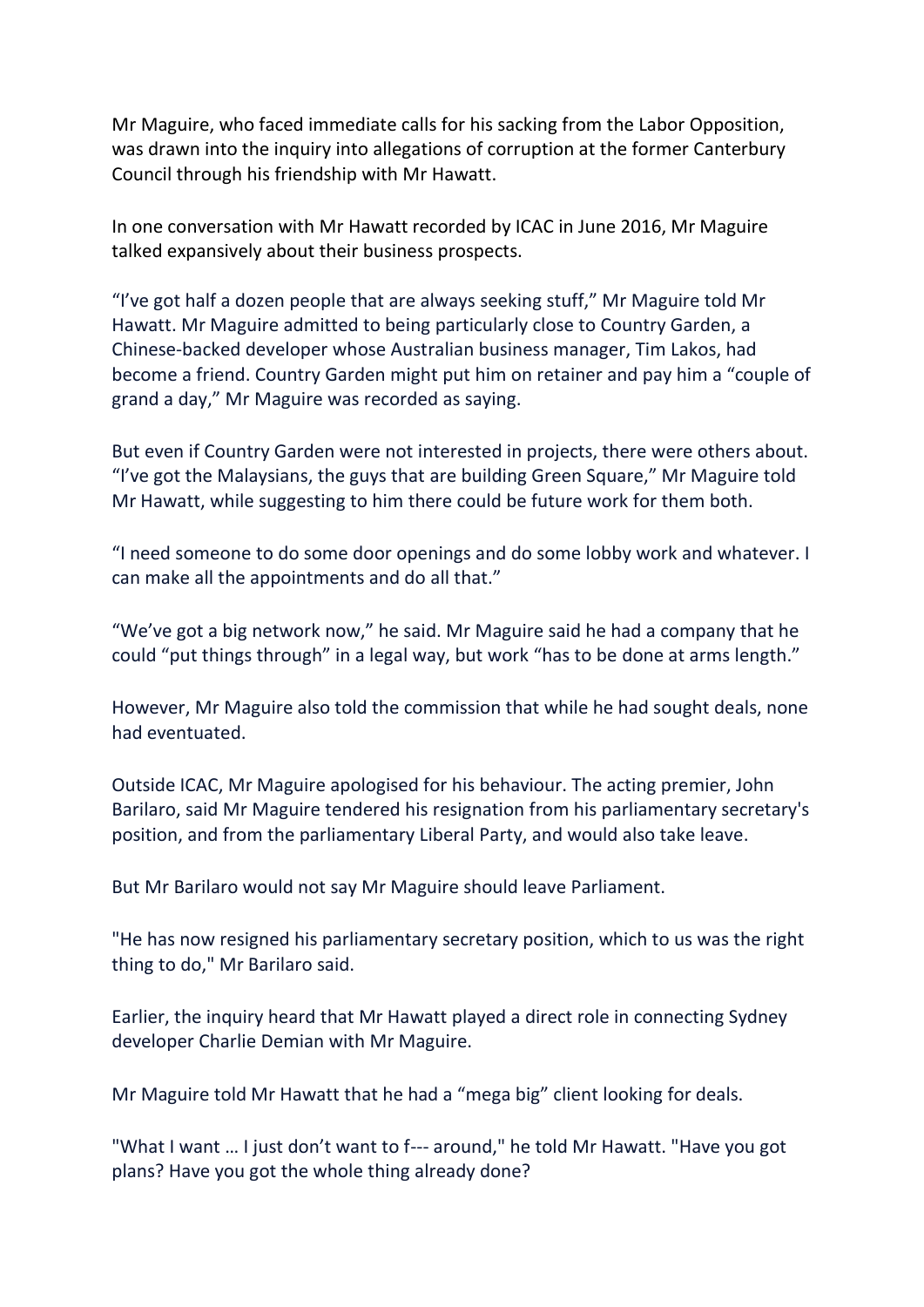

*Daryl Maguire, left, with Charbel Demian, (second from left with back to camera), an unknown male referred to as Ron (white shirt) and Michael Hawatt (right, back to camera) at a Sydney café. Photo: ICAC*

"My client is mega big, OK.

"If he's interested my client is mega big and has got mega money and wants two or three DA approved projects right now. Today."

The conversation then turned to the commission that Mr Hawatt, who is under investigation for dishonestly exercising his functions as a councillor, might receive.

"If he's going to give you 1.5 per cent that's not enough," Mr Maguire told Mr Hawatt.

"1.5 per cent isn't enough divided by two if you know what I'm talking about."

He went on the say that 3 per cent was better.

Mr Maguire met with Mr Demian on multiple occasions. On one occasion, ICAC investigators photographed them with Mr Hawatt, and Country Garden's Mr Lakos.

Mr Demian provided Mr Maguire a list of his potential development sites, including properties at Parramatta, Canterbury and Camellia.